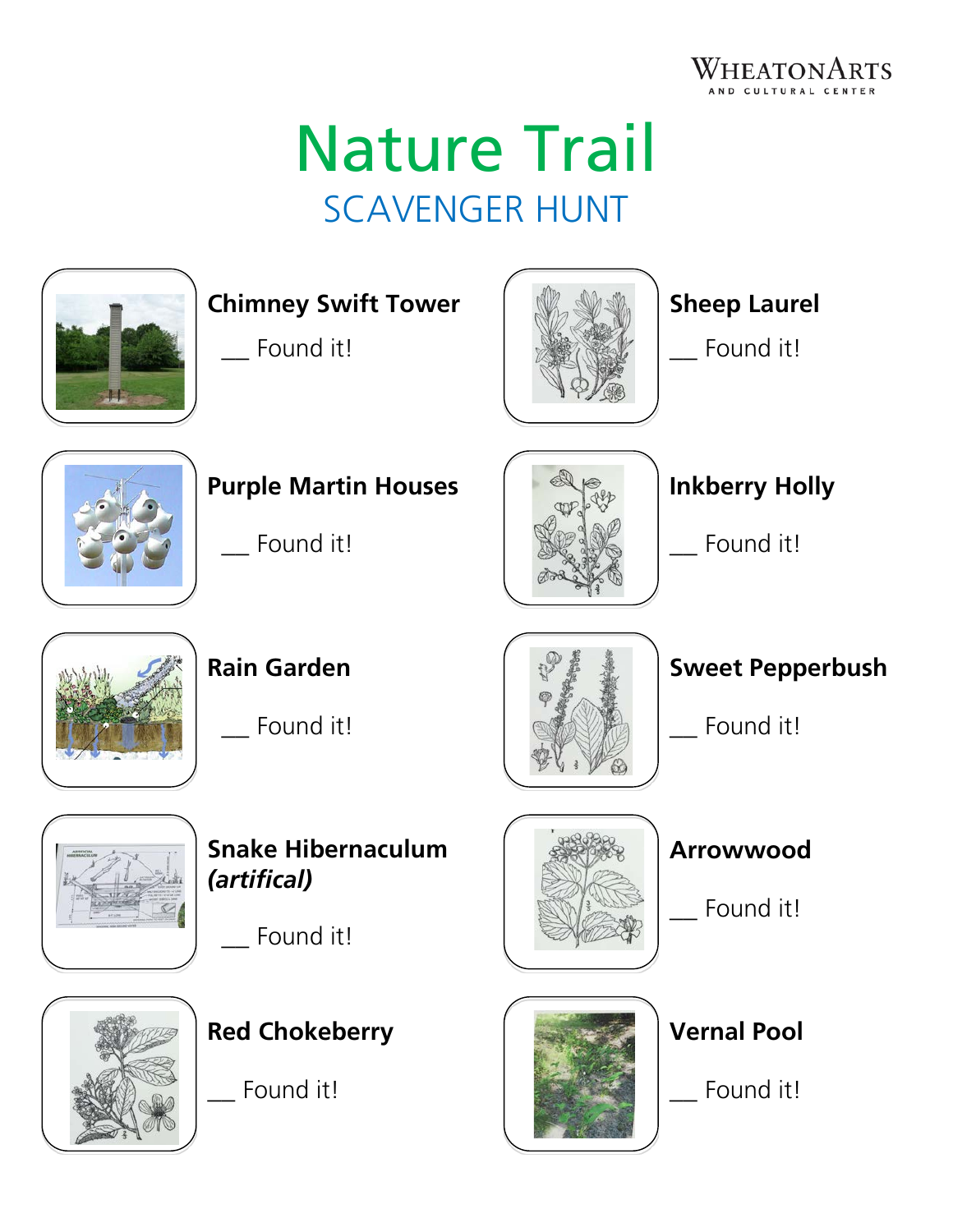### Nature Trail Scavenger Hunt



#### **Chimney Swift Tower**

#### *Chaetura Pelagica*

Historically chimney swifts nested in caves, hollow trees, and on cliffs. With urbanization, most swifts now utilize chimneys, airshafts, and man-made structures that resemble their natural choices. During the non-breeding season, hundreds or thousands might roost together in a single shaft, but when nesting only one pair occupies each location.

Changing chimney designs and newer structures without chimneys have greatly reduced nesting options for chimney swifts. In the past 50 years, their numbers have dropped by 65%. They are insectivores (their primary diet is insects).

#### **Purple Martins**

*Progne Subis*

Originally, purple martins nested in woodpecker holes and other tree cavities. Native Americans discovered that martins would nest in hollowed gourds. European colonies continued this tradition by providing gourds and wooden houses for nesting pairs.

Beyond the pleasure people have derived from these winged acrobats, it is theorized they also served a dual purpose. The birds' propensity to announce intruders has long provided a type of early warning system. By the end of the  $20<sup>th</sup>$  century, eastern purple martins made what is called a *behavioral tradition shift* and today are nearly entirely reliant on human-supplied housing. They are insectivores.

#### **Rain Garden**

During a rain event, stormwater rushes across hard surfaces such as roads, sidewalks, buildings, and rooftops, finding its way directly into waterways and storm drains. Stormwater can transport pollutants such as road salts, motor oil, grass clippings, fertilizers, pesticides, animal waste, litter, and sediments into rivers and streams, causing further pollution.

A rain garden is a shallow depression planted with native flora. When located near a runoff source like a downspout or driveway, it can capture and mitigate these negative effects.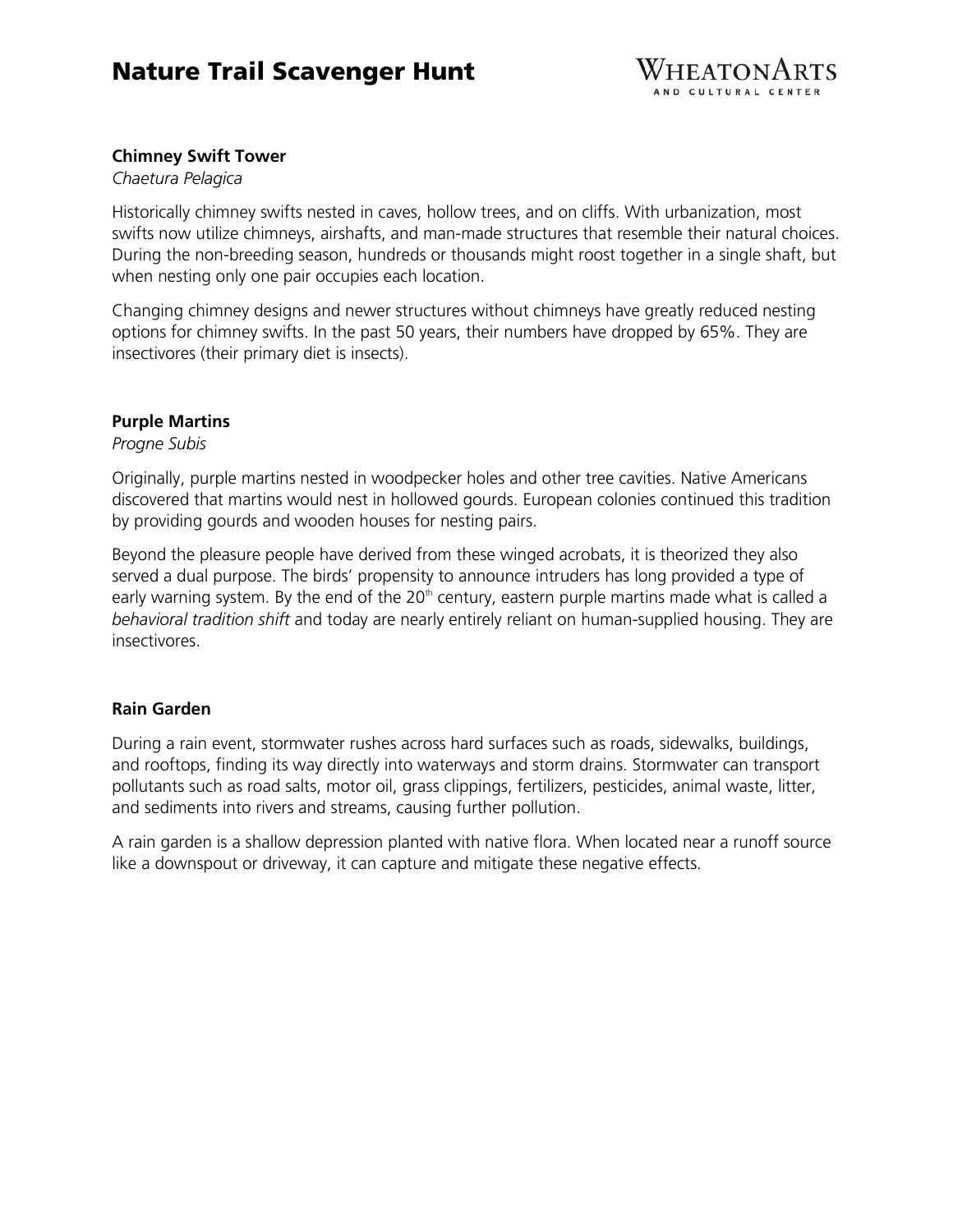### Nature Trail Scavenger Hunt



#### **Woodland Snake Hibernation**

*Snake Hibernaculum (artificial)*

Some people avoid snakes because they don't understand them. That just may be a snake's most effective defense. Unjustified fears often cause people to kill them. But serpents are an important part of our ecosystem.

Snakes, like other reptiles and amphibians, are cold-blooded and rely on ambient temperature for body warmth. In the winter they hibernate, dropping their metabolic rate to conserve energy. Snakes will overwinter below the frost line in abandoned mammal dens, old tree roots, and in stump holes. They must find a den before temperatures drop, or else risk freezing. As development and human activity expand into former habitats, prime breeding and nesting areas disappear.

Some local snake species: Northern Scarlet Snake, Eastern Garter Snake, Rough Green Snake, Northern Water Snake, Black Rat Snake, Northern Pine Snake. Here in the Maurice River watershed, all 18 species of snakes are NON-venomous.

#### **Red Chokeberry**

#### *Aronia Arbutifolia*

The fruit is quite acrid and not taken by birds until late in the winter when other food supplies have been exhausted.

#### **Sheep Laurel**

#### *Kalmia Angustifolia*

One of two common laurels, the other being mountain laurel (Kalmia Latifolia), which is restricted to high elevations.

- Small pink (rarely white) flowers
- Lateral (not terminal) clusters
- All Kalmia are poisonous

#### **Inkberry Holly**

#### *Ilex Glabra*

Readily distinguished by its shrub habitat, leaves lacking spiny margins, and black fruit, from the more familiar American holly (Ilex Opaca) that is used in Christmas tree decorations and is the basis for Millville's nickname of "The Holly City." Their white flower blooms in June.